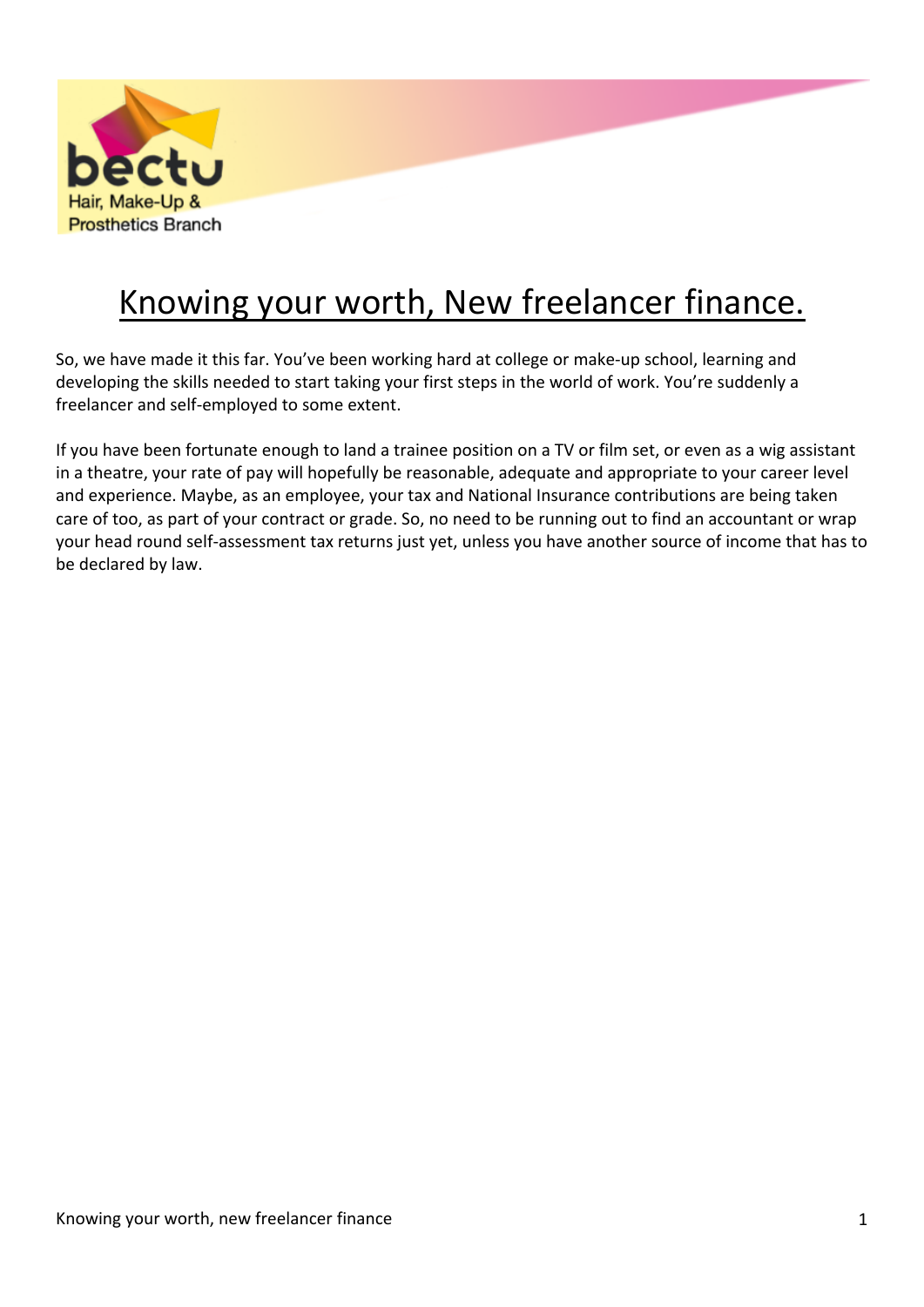

# Let us begin with the two most common types of employment in the make-up world

#### **Employed (PAYE)**

This is very common at trainee and some junior levels on television and film productions. In theatres this may well also apply to entry level roles but may vary depending on the size of the theatre. If you are employed as an employee it is the responsibility of your employer to ensure that correct tax and National Insurance contributions are taken from your salary and paid on your behalf to HMRC (Her Majesty's Revenue and Customs "the tax man"). As an employee you are also entitled to contribute to a workplace pension scheme, receive sick pay, holidays and maternity/paternity leave.

If you are engaged as an employee, it is your employer's responsibility to supply you with the tools and equipment necessary for you to carry out your job, along with any PPE (personal protective equipment) you need to ensure your health and safety is protected whilst working. Your employer's equipment and tools provisions should cover products and equipment specific to the production, but it should be noted that it is customary to arrive with the basics, like a small set of make-up brushes, combs, stocked set bag and a small versatile kit. These are considered tools of the trade and arriving with these on your first day will make a good first impression. By law, as an employee, it is not your responsibility to purchase any equipment, materials or tools for your job out of your own pocket however, as you transition to more senior roles and begin working as a freelance self-employed make-up artist, you will undoubtedly have to invest in your kit to expand it in line with the work you're undertaking.

#### **Self Employed (Schedule D), Freelance, Sole Trader**

This is the norm for some senior-junior roles and above, for example make-up artists, supervisors, designers, key make-up artists and personal make-up artists. When working in this capacity it is very important that you treat yourself and your work like a business because that's exactly what it is. In more senior grades it's not uncommon for people to work as a Limited Company, but that will be a little further in your future so best to cross that bridge when you reach it.

Working under any of the above titles; Self Employed (Schedule D), freelance or sole trader; you will likely have to submit an invoice for your salary itemising the dates you've worked, any incurred overtime, penalty payments and agreed kit-rental fees.

Working in this manner means it is your responsibility to save for and pay your own tax and National Insurance contributions on time. You have very limited access, under very specific conditions, to Statutory Sick Pay and maternity/paternity pay. You are your own boss, choosing what work you take or don't take, along with deciding when or if you take any holidays.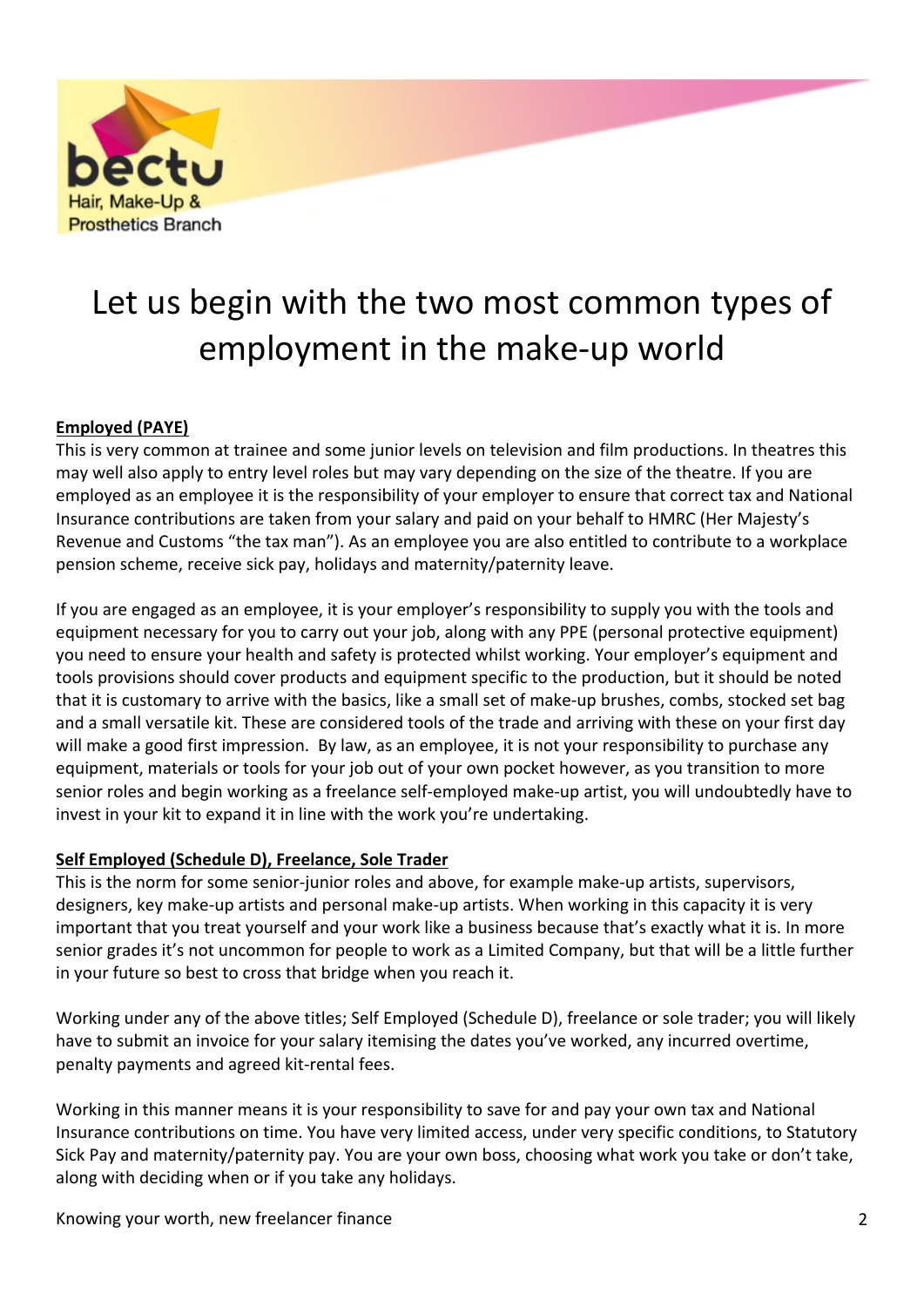

Under these conditions it is your responsibility to provide the tools and equipment needed to do your job. The purchase of these tools, along with any other costs you have to cover out of your own pocket, will need to be evidenced with receipts or bank statements as expenses on your tax return. Expenses are any costs or outgoings that are solely and directly for the purpose of your work or business.

On some low budget and independent projects, all crew may well be engaged as freelancers. If an opportunity as a trainee is offered to you on this basis it's important that you weigh up the opportunity against the potential costs or benefits associated with being self-employed. Below is a table of some common expenses incurred by freelance make-up artists, though it is by no means comprehensive.

| Make-up              | Hairdressing scissors   | Electrical styling tools | Computers (iPad)      |
|----------------------|-------------------------|--------------------------|-----------------------|
| Development training | Outdoor or wet-         | Car (mileage incurred    | Accommodation         |
| (courses)            | weather gear            | commuting to and         | (costs whilst working |
|                      |                         | from work)               | away from home)       |
| Make-up brushes      | <b>Shavers</b>          | Air brushes              | Combs and brushes     |
| Hair products        | Hairdryers              | <b>Accountant fees</b>   | Books (reference)     |
| Accountancy fees     | <b>Public liability</b> | Kit insurance            | Wigs and facial hair  |
|                      | insurance               |                          |                       |
| Storage costs        | Property rental         | Bectu membership         | Subsistence (food     |
|                      | (business space,        |                          | costs when working    |
|                      | studio, salon)          |                          | away from home)       |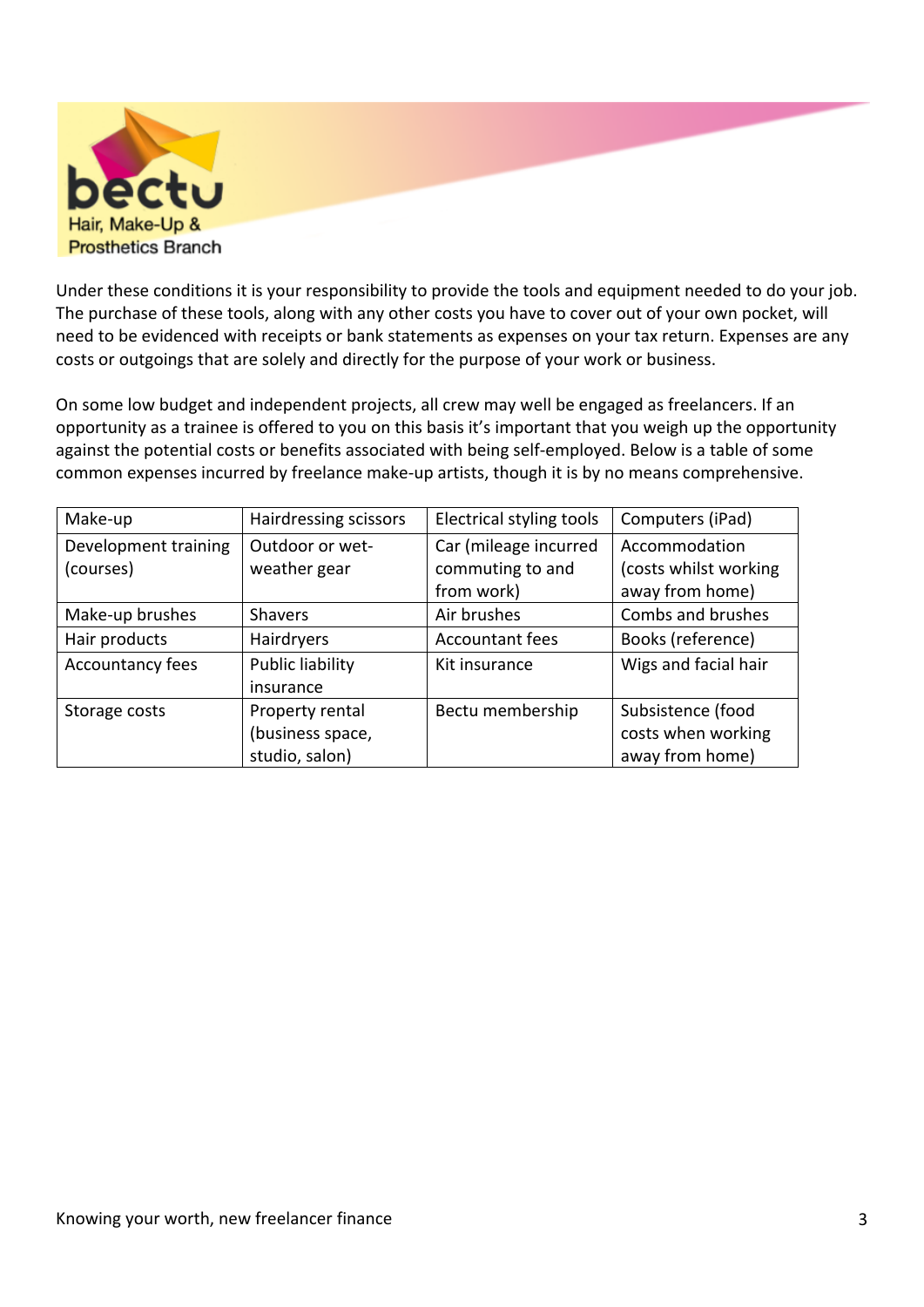

# Where to begin on the uncomfortable subject of naming your price?

Now that we have covered a bit about the different types of employment, the next most common question asked is what should I be getting paid for the work I do? And if I'm asked what my rate is how do I calculate it? Below some resources are outlined to help you gauge roughly what you need to be earning a day just to cover your basic living expenses and what we believe you should be asking for when taking your first steps in your career.

### Ratecards

As a Bectu member there are some documents to help you understand what the going rate is for each grade in different sectors of the make-up industry. These documents are called ratecards. The ratecards have been put together by working make-up artists in each sector based on what they are commonly paid, depending on the role they undertake. They are great tools for finding out what people are currently being paid so that you don't sell yourself short. The ratecards can be found by following the link below and scrolling down to the hair and make-up section. These ratecards reflect what you should be getting paid if you are working on a professional production.

[Bectu](https://hairmakeupbranch.org.uk/rate-cards/) Rate Cards

## The cost of standing still and making no profit

Another useful tool we have available is a very basic spreadsheet (link below) which you can use to enter your personal monthly outgoings, along with how many days per year you would ideally like to take off (as holiday). The spreadsheet will calculate your yearly outgoings and produce an approximate figure of what you would need to earn per day just to cover your day to day living costs, tax and National Insurance contributions.

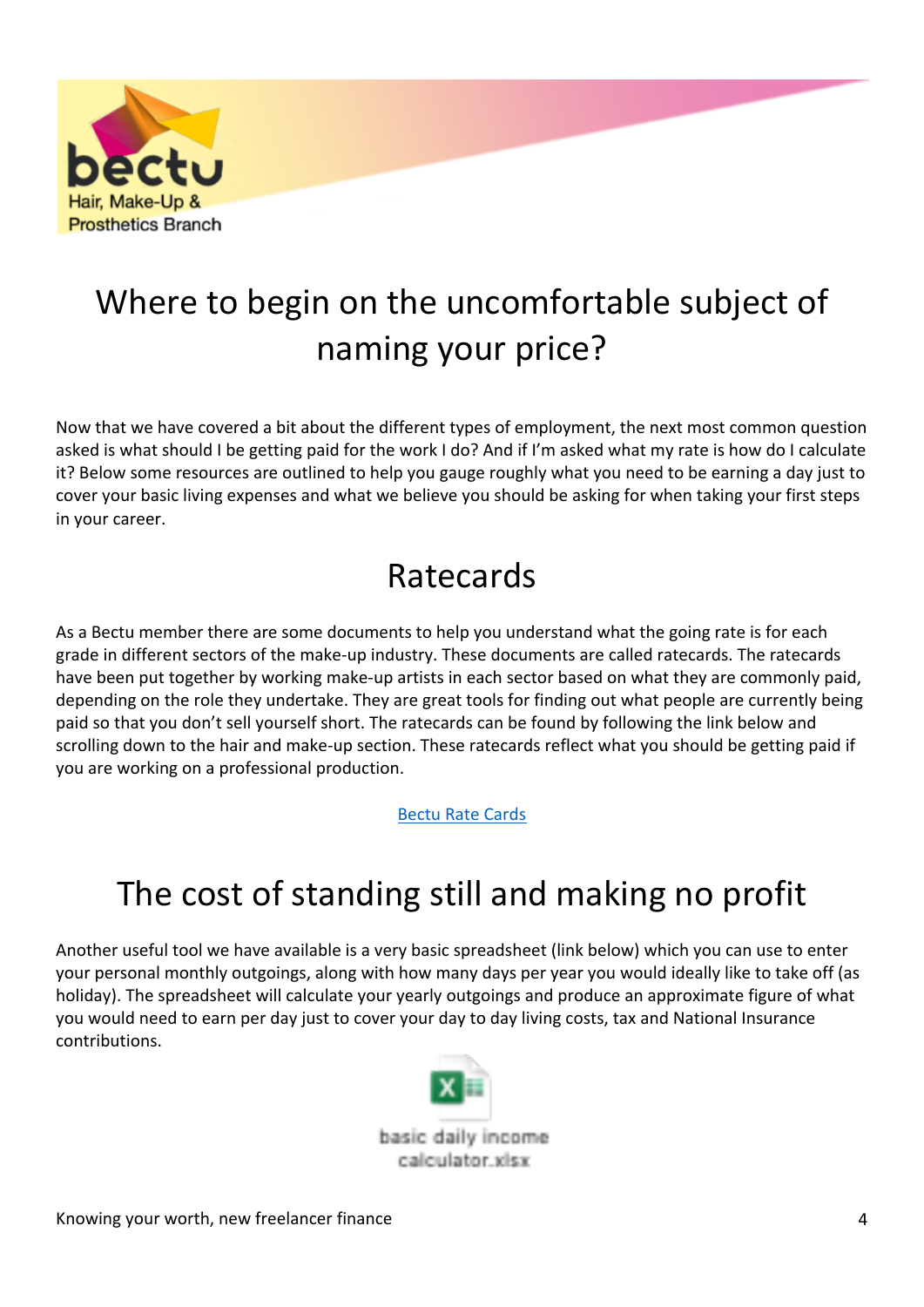

# Experience. You can't get a job without the experience and you need a job to get the experience.

This conundrum is a modern-day version of "which came first, the chicken or the egg?" We have all been there, cutting our teeth on micro-budget or no-budget music videos, short films, TFP photoshoots, test shoots and community theatre productions. You name it, we all started somewhere. Now, although some of these small independent projects may allow you more freedom to flex your creative muscles, they may not necessarily be able to pay you the going rate of a properly budgeted professional production or photoshoot. However, they are valuable for gaining experience of working with others and learning how to communicate and function effectively as part of a bigger team, working toward a common goal.

Although these types of experiences are invaluable in building confidence and the interpersonal skills required in the industry, it is important to view each potential opportunity through a realistic lens. When deciding if a project is for you there are some key points to consider:

- Will the proposed fee be enough to cover your bills and the expenses incurred from taking the project on?
- Is there a budget allocated for all the materials, resources and products required to complete the requested hair and make-up looks?
- Will you be required to use your own products and materials to fulfil the make-up and hair requirements for the project and, if so, is there an additional fee being paid to you to replenish your stock that will be used?
- Is the role or opportunity a progression in your cv?
- Does it allow you to take on more responsibility? Maybe going from assisting on a small project to heading up a small project.
- Is the time allocated for any prep work realistic for the level of work requested?
- Are the requirements for the project clearly outlined for you to plan ahead and complete the task?
- Will this project afford you the ability to reach your career goals?
- Will this project lead to better future opportunities?
- Are the requirements for the production going to take up more time than the allocated budget and rate require?
- Will you be credited in the final cut or any publications related to the project?
- Will the "credit" or "exposure" get you noticed by other potential employers that could potentially bring you more lucrative or progressive opportunities?
- Is the target audience or market for the final project, one that is likely to provide you with further work or opportunity?

Knowing your worth, new freelancer finance 5 and 5 set of the state  $5$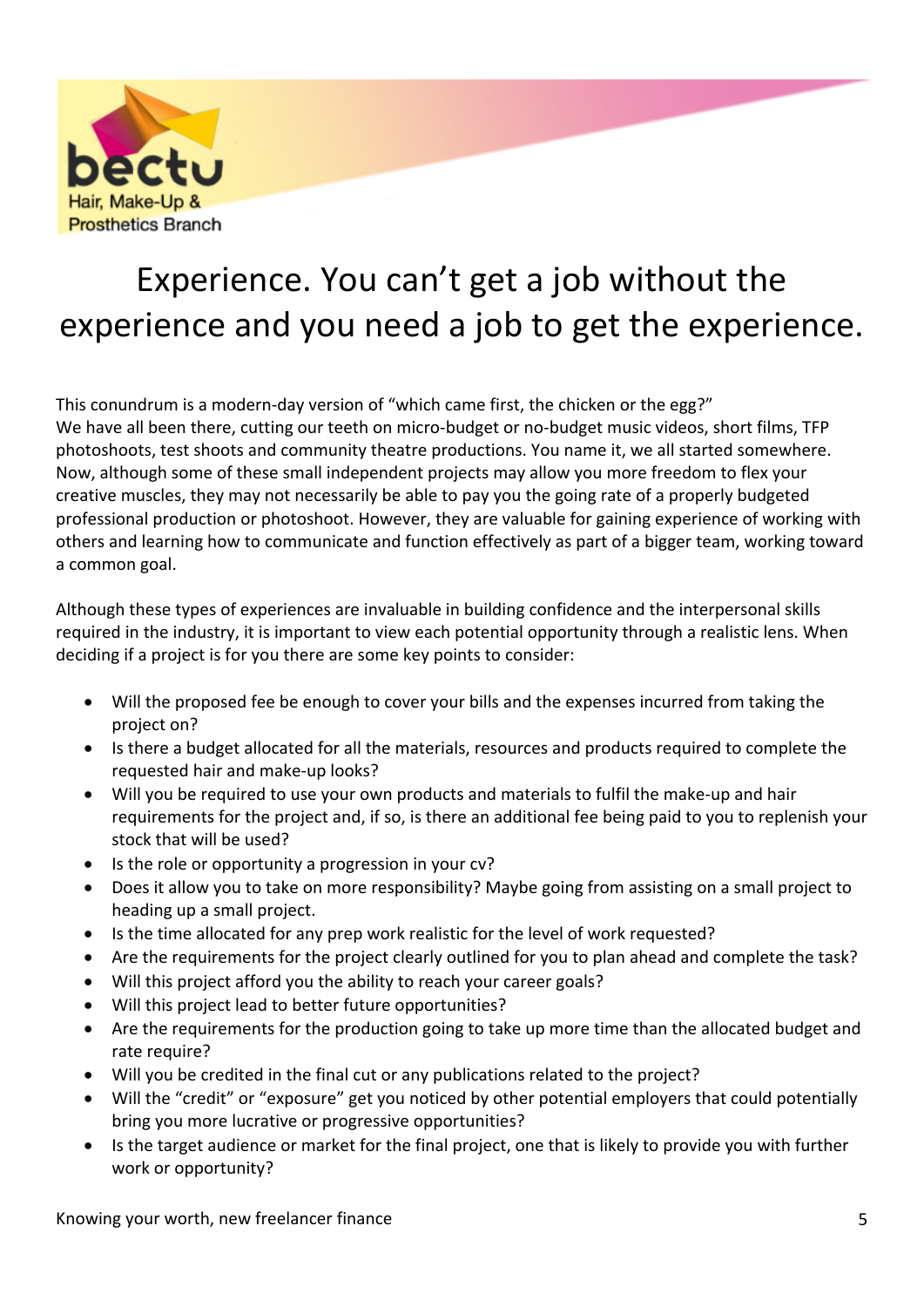

Ultimately each opportunity is a personal choice for each individual and everyone's personal circumstances are different. It's common for new entrants to build relationships with other new graduates to work on collaborative projects but sometimes doing this for a long period of time creates relationships built on friendship where everyone works for free to create one person's passion project. The problem that can arise from this is that you spend a great deal of your own hard-earned cash replenishing stock in your kit which you will essentially be donating to the production of someone else's vision/dream; not to mention the time, energy and sacrifices you will have to contribute to make it all possible. When it comes time to ask these people for some reasonable or decent money to pay your bills in return for your efforts, it can prove to be an uphill battle after working for very little or nothing. In this type of situation, it's common for those in control of the purse strings to be resistant because they are so used to having your skills, knowledge, dedication and kit at their disposal for very little or nothing. This is also particularly dangerous as mentally it makes those outside our craft view our abilities and skills as being cheap and easily acquired, which can make it difficult for us to be taken seriously as professionals and in turn makes it more difficult to negotiate acceptable, reasonable and liveable rates for the work, services and skills we provide. This is often why some people treat make-up artists as hobbyists, especially when trying to get new entrants to work for "exposure" or "credit".

Whilst building your experience, it's important to bear in mind your current level and what your career goals are. It's important to remember that when you're negotiating a rate or deal with an employer it is in their interest to create a deal which suits them and they won't always have your best interests or needs in mind. When negotiating, it's important that you are aware of current rates of pay and employment terms and conditions. If you don't know what the established standards are then it's a lot easier for others to take advantage of you and sell you a bad deal.

Knowingly underselling your skills and craft in order to secure work is known as "undercutting". This practice is frowned upon by most freelancers and is very damaging to the employment standards that have been fought for and negotiated by previous generations of make-up artists for your benefit. Undercutting is not only damaging to the industry as a whole but is also very damaging to a freelancer's personal reputation and how others perceive how trustworthy they are. While it might not be such an issue in fields where you work in isolation or on your own, make-up departments are very social, team-orientated environment and if you're known as someone who undercuts it could have the potential to damage your career and reputation amongst your peers and seniors.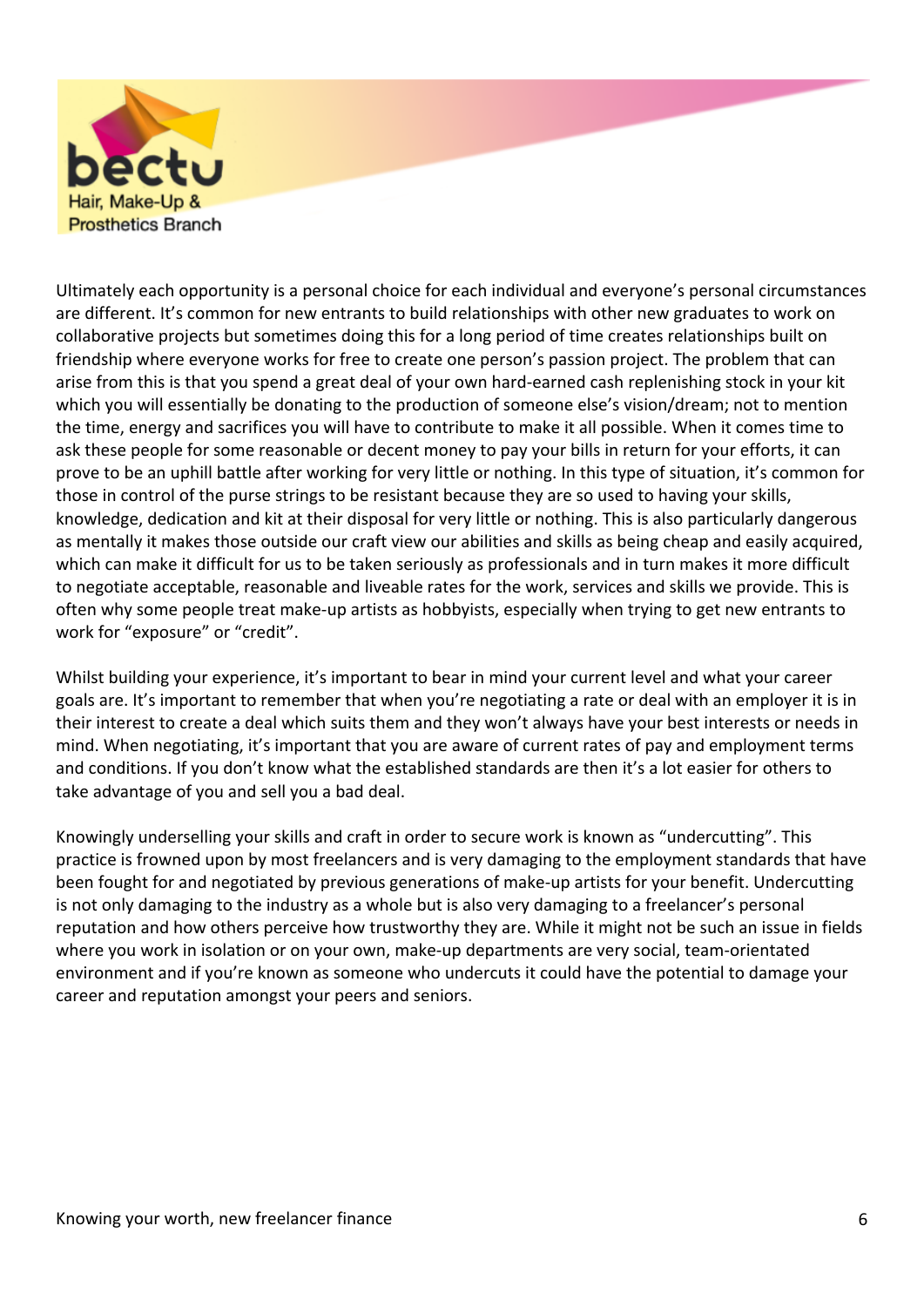

### Case studies based on real life experiences and situations.

The scenarios below are based on the lived experience of real people and the names given are fictional.

#### **Scenario 1**

Laura was contacted by Thomas who was planning to shoot a promotional video for his online gaming forum. The video would be 3-4 mins long in total and would consist of a one-day shoot. Along with basic straight make-up on one female cast member, the project also required a full monster look head to toe. After some discussion it emerged that Thomas required the monster to be a very extensive and original make-up. When Laura considered how much the materials would cost and how many days it would take to fabricate the monster to a standard she would be happy to be associated with, along with the cost of her time and the day's shoot, she quoted Thomas £3,000 to complete the job. Thomas explained he had only budgeted £200 for all the required work and that because his gaming website was one of the UK's largest, it would be a great opportunity for her work to be seen by a lot of people.

#### **Outcome 1**

Laura decided against undertaking the project. She decided that the "benefits" of the production were not worth the time and large financial investment required from her to make someone else's dream and business marketing material a reality. Laura decided the "exposure" gained from the website will not be lucrative to her future, as the target market would be gamers and they would be very unlikely to pursue the services of a professional make-up artist.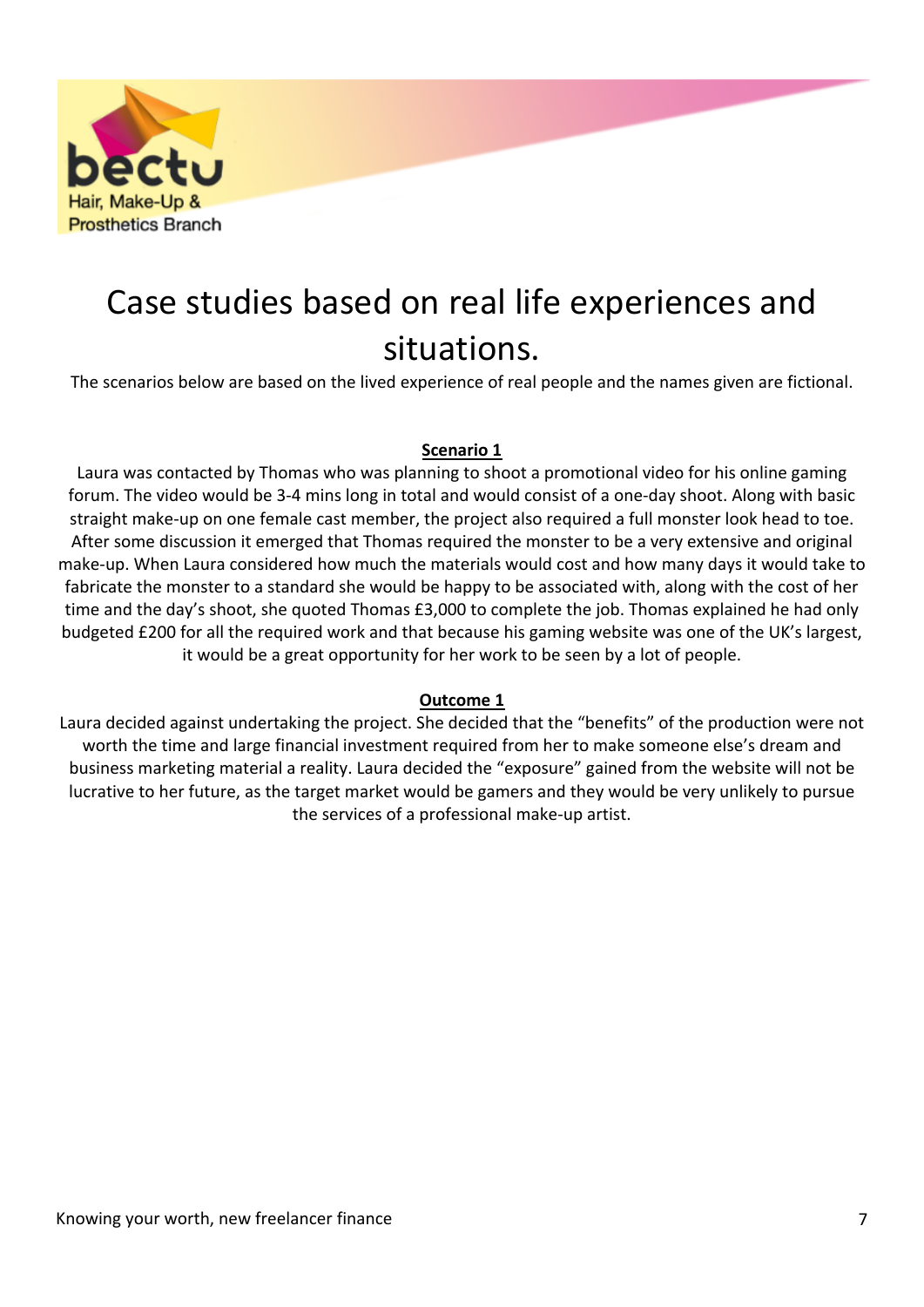

#### **Scenario 2**

Kevin made contact with a very experienced local make-up artist named Karen who regularly worked on television and film productions. Karen offered him the opportunity to assist her with a local community theatre production she was working on for three weeks through the summer. There was no budget to pay him a wage as an assistant and all the materials, products, equipment and wigs for the production were being provided by her. The theatre show would run Monday – Saturday for two weeks with one show each evening Monday to Friday and an afternoon and evening show on each Saturday. Kevin would be required for 12 days whilst the show was running and for 3 days of prep; 15 days in total.

#### **Outcome 2**

Kevin decided to take this opportunity. He could afford to give his time and take early shifts at his day job so that his income wouldn't be adversely affected. As the production was local any travel costs would have been minimal and, in Kevin's opinion, this was a relatively small and worthwhile investment in his future. He was not expected to supply any equipment or kit and having no previous theatre experience he viewed this as a great opportunity to learn, develop and grow. It also seemed like a great opportunity to prove himself to an established make-up artist who could potentially offer him further employment and development opportunities in the future.

#### **Scenario 3**

Saima had been contacted by a graduate producer she had previously worked with. He was looking for a make-up artist to take on the role of make-up designer for his new project, a short film he was aiming to enter into film festivals. He had explained to her he couldn't afford to pay her a daily rate but had set aside a small fee for the rental of her kit and an additional budget for the purchase of some of the things he thought would be specific to the make-up needs of the project. When the project was complete these items were to be gifted as additions to Saima's kit. The project was scheduled to be shot over 2 consecutive weekends (4 days).

#### **Outcome 3**

Saima decided to take this opportunity. As a low/no budget project, she thought the opportunity to take on the responsibility and role as a designer would be a good way for her to learn and carry out a role that she had previously observed. Although there was no daily rate to be paid, as a low/no budget project, with a crew mainly comprised of graduates, she knew she wasn't undercutting established working professionals. There was a small fee for the rental of her kit, which she calculated would almost cover the kit and products she would need to replace. The budget for products specific to the production, though small, was adequate for what was needed and those items would become hers to keep after the production finished. With the project scheduled over two consecutive weekends Saima was happy to be involved, as her income from part-time employment on a make-up counter wouldn't be adversely affected and she could use some holiday to cover her Saturday shifts.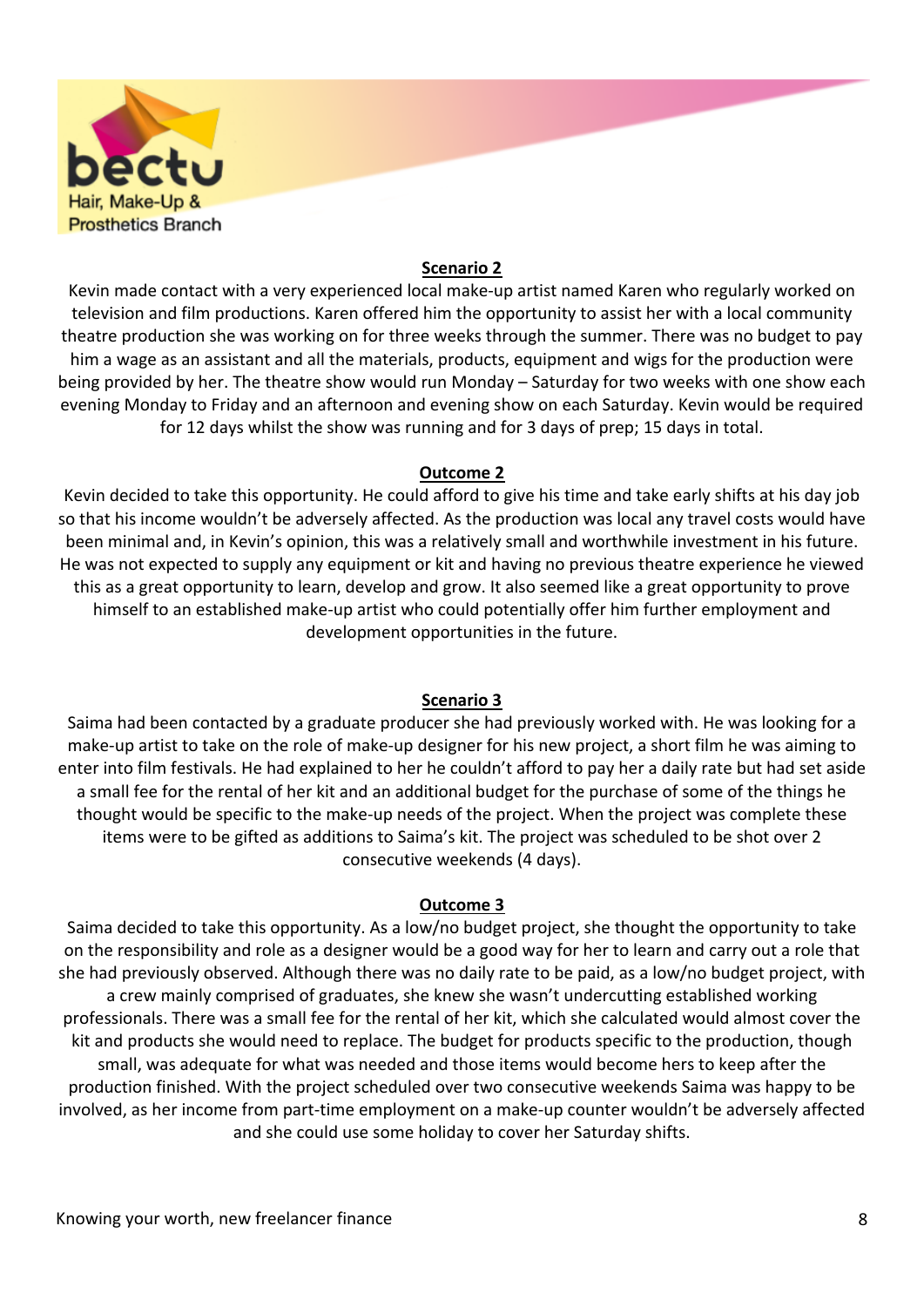

#### **Scenario 4**

Marcus had been a barber for 15 years and was looking to use his skills to transfer into a new career. His friends who were make-up artists in the television and film industry suggested he could use his barbering skills to transition into their line of work. Marcus thought this made perfect sense and, through his friends, received contact details for a crowd room supervisor who they knew had some big 1940s crowd days coming up on a big period production. Marcus emailed Claire, the crowd supervisor, and explained he was a barber of 15 years looking for a trainee positions, either full time or on a dailies basis, as he was looking for a career change and trying to break into the television and film industry as a trainee in the make-up department. Claire contacted Marcus and offered him 3 days of work experience in the crowd room, unpaid, and asked that he bring his barbering kit with him.

#### **Outcome 4**

Marcus accepted the opportunity as he had no previous experience of working in a make-up department, or a crowd room and thought it would be a valuable learning and networking experience. When Marcus arrived, Claire explained that for the next three days they were doing fittings and asked if he would mind helping with doing the men's haircuts. Marcus agreed thinking it would be an opportunity to show his skills and make the most of the opportunity. After the three days Marcus thanked Claire for the opportunity to obtain some experience in the crowd room and asked her to please keep him in mind should if there be any opportunity for him to attend on a filming day on work experience or as a trainee. When Marcus excitedly told his friends about his three day experience they were shocked. They explained to him that they had passed him Claire's contact details in the hope he would be able to learn something from a few days on the production. They explained that they felt Marcus had been exploited by having his 15 years of skill and knowledge used to benefit the production without being paid for his contribution. They also pointed out that, in his naivety, he had effectively robbed another trained and qualified professional of three days work and £720. Marcus was not contacted again by Claire and learned very little from his three days of work experience because he was so consumed with the practical task of cutting men's hair, which he already had 15 years' experience doing, when he should have been paid an appropriate daily rate for his skill and work.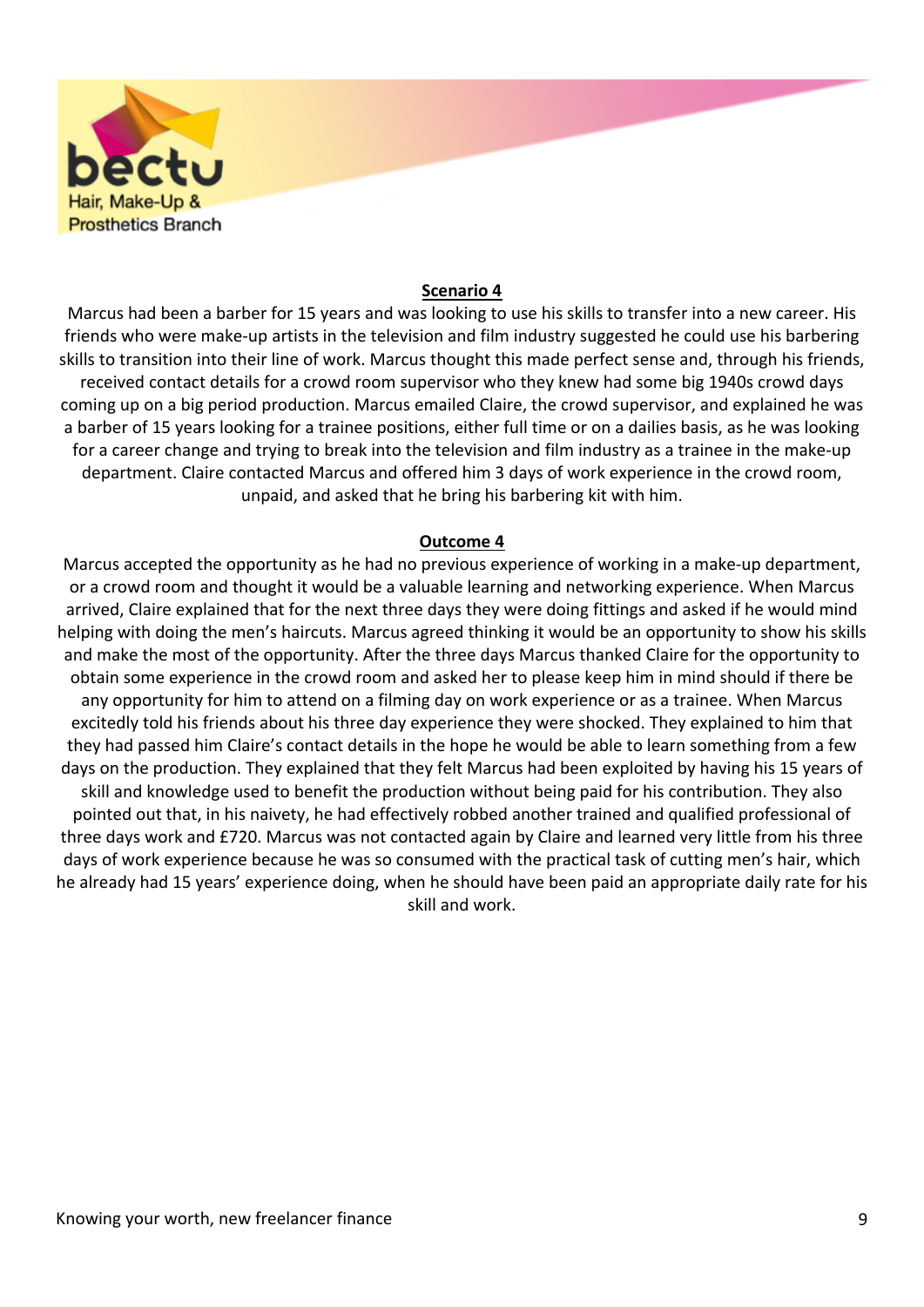

### Work Experience

Work experience is a great way to observe a working environment and get an idea of how the workplace functions. In the past, however, the term has been surrounded by confusion and in some cases has caused new entrants and students to be exploited. On the Bectu website there is a document available to help productions and individuals navigate how work experience should be planned and delivered. The full document can be found by following the link and the paragraph below is a compilation of information from the document

Link to Work [Experience](https://members.bectu.org.uk/advice-resources/library/115) Guidelines Document

**Individuals on placements are not used to perform roles that are inconsistent with mutually agreed learning objectives and/or would otherwise be undertaken by paid staff or crew, whether permanently employed, casual or freelance. Our advice is that generally two weeks is an appropriate period for an** unpaid placement, but where, for it to be a genuine learning experience, it is appropriate for it to be **longer, it should run for no more than four weeks. Our recommendation is that unpaid placements should only be offered in circumstances where the National Minimum Wage Regulations do not apply. However, if the National Minimum Wage applies then the minimum wage should be paid for the length of the placement regardless of how short the placement may be. Suggesting limiting attendance to 40 hours a week (including meal breaks) is sensible from both insurance and health and safety perspectives.** It is also in line with the spirit of the Working Time Regulations 1998. You can use a simple timesheet, **signed by the individual and their supervisor/mentor, to keep a record of attendance times. Give details of what expenses the individual can claim in the written confirmation and ensure that information about** how to claim expenses is included as part of the induction. We suggest that you highlight the importance of submitting evidence of the expense such as a sales receipt. It is reasonable for placement providers to **ask individuals on work experience placements to agree to maintain confidence as to any information** relating to the business (or its customers, clients, suppliers etc) that comes to their knowledge during the **placement. Individuals on all types of work experience placements are inexperienced and need support** and supervision. Identify a member of staff who has some time and is prepared to take responsibility for **overseeing the person's activities and to whom they can turn to for advice and support. Work experience placements are intended to be learning opportunities so it is essential to agree specific learning objectives for the individual at the outset. After identifying and agreeing learning objectives, try** to ensure that you provide a balance of tasks and observation that will enable the individual to achieve **them. Always remember that a volunteer, who is unpaid, should not be under an obligation to perform activities in accordance with your instructions. If an unpaid volunteer becomes subject to a sufficient** degree of obligation to undertake tasks just like a worker, or employee, or fulfils an actual job, then **National Minimum Wage should be paid. In short, if a genuine volunteer placement becomes more than a volunteer learning activity, National Minimum Wage may be applicable.**